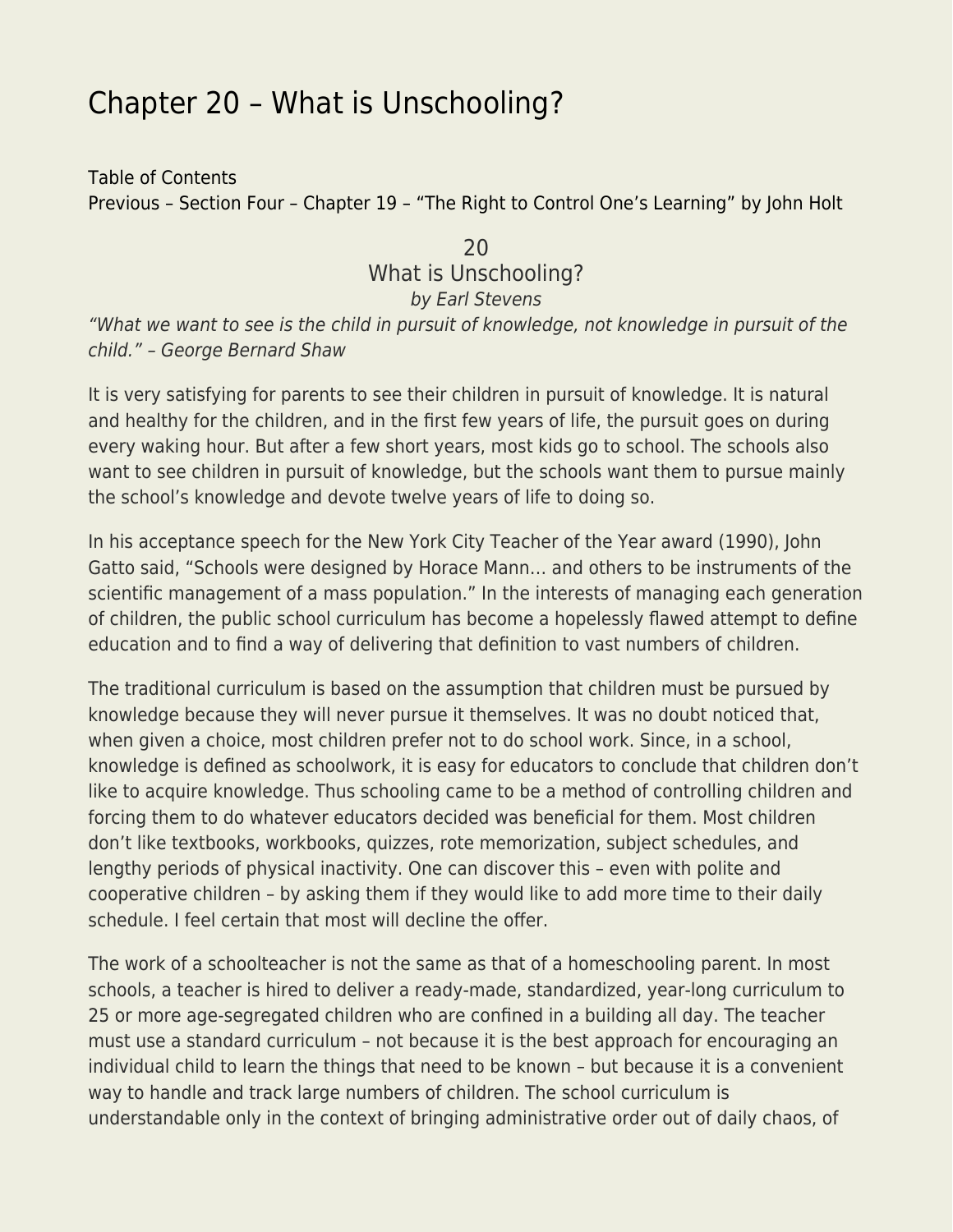giving direction to frustrated children and unpredictable teachers. It is a system that staggers ever onward but never upward, and every morning we read about the results in our newspapers.

But despite the differences between the school environment and the home, many parents begin homeschooling under the impression that it can be pursued only by following some variation of the traditional public school curriculum in the home. Preoccupied with the idea of "equivalent education", state and local education officials assume that we must share their educational goals and that we homeschool simply because we don't want our children to be inside their buildings. Textbook and curriculum publishing companies go to great lengths to assure us that we must buy their products if we expect our children to be properly educated. As if this were not enough, there are national, state, and local support organizations that have practically adopted the use of the traditional curriculum and the school-in-the-home image of homeschooling as a de facto membership requirement. In the midst of all this, it can be difficult for a new home-schooling family to think that an alternative approach is possible.

One alternative approach is "unschooling", also known as "life learn-ing", "experiencebased learning", or "independent learning". Several weeks ago, when our homeschooling support group announced a gathering to discuss unschooling, we thought a dozen or so people might attend, but more than 100 adults and children showed up. For three hours, parents and some of the children took turns talking about their homeschooling experiences and about unschooling. Many people said afterward that they left the meeting feeling reinforced and exhilarated – not because anybody told them what to do or gave them a magic formula – but because they grew more secure in making these decisions for themselves. Sharing ideas about this topic left them feeling empowered.

Before I talk about what I think unschooling is, I must talk about what it isn't. Unschooling isn't a recipe, and therefore it can't be explained in recipe terms. It is impossible to give unschooling directions for people to follow so that it can be tried for a week or so to see if it works. Unschooling isn't a method, it is a way of looking at children and at life. It is based on trust that parents and children will find the paths that work best for them – without depending on educational institutions, publishing companies, or experts to tell them what to do.

Unschooling does not mean that parents can never teach anything to their children, or that children should learn about life entirely on their own without the help and guidance of their parents. Unschooling does not mean that parents give up active participation in the education and development of their children and simply hope that something good will happen. Finally, since many unschooling families have definite plans for college, unschooling does not even mean that children will never take a course in any kind of a school.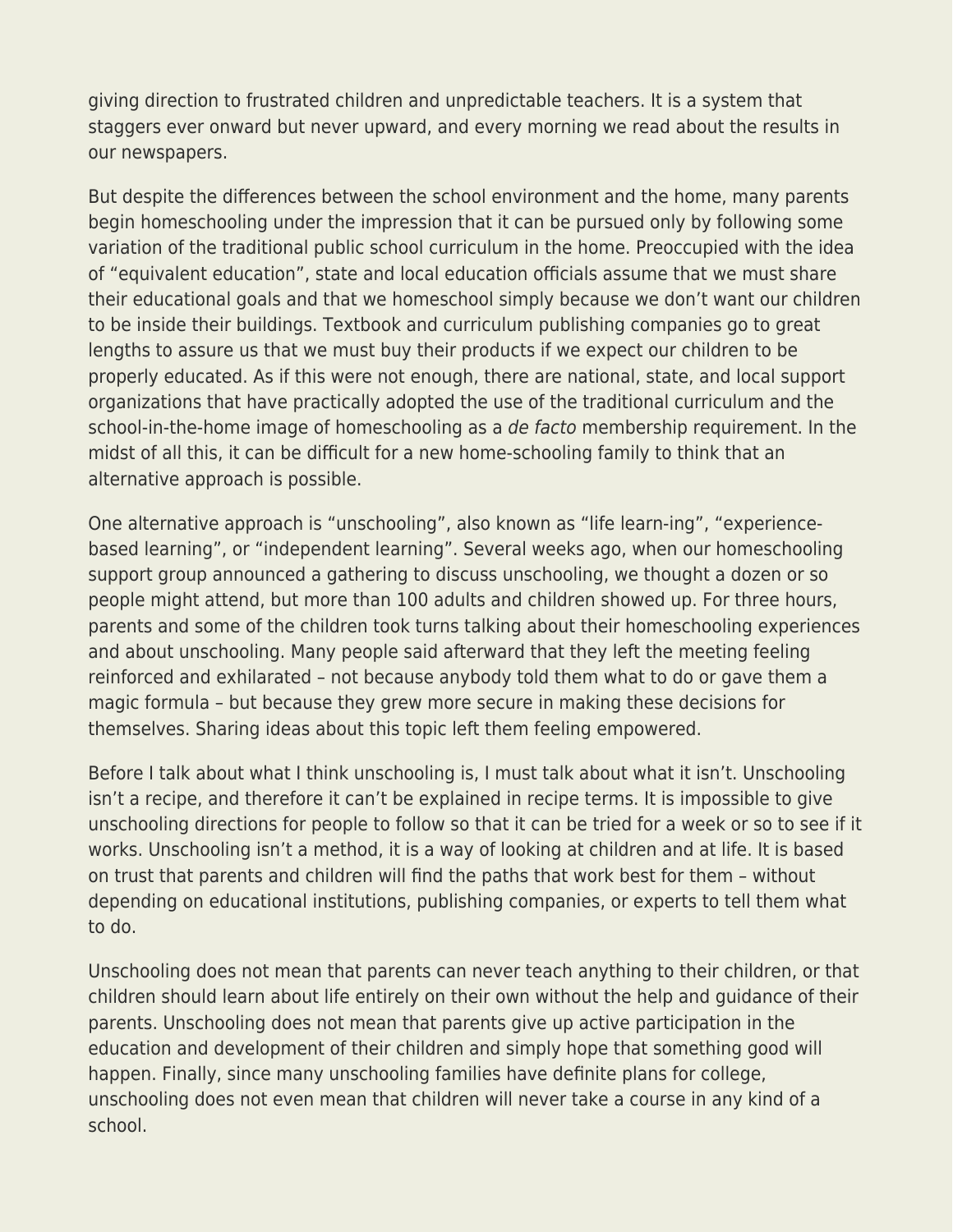Then what is unschooling? I can't speak for every person who uses the term, but I can talk about my own experiences. Our son has never had an academic lesson, has never been told to read or to learn mathematics, science, or history. Nobody has told him about phonics. He has never taken a test or been asked to study or memorize anything. When people ask, "What do you do?" My answer is that we follow our interests – and our interests inevitably lead to science, literature, history, mathematics, music – all the things that have interested people before anybody thought of them as "subjects".

A large component of unschooling is grounded in doing real things, not because we hope they will be good for us, but because they are intrinsically fascinating. There is an energy that comes from this that you can't buy with a curriculum. Children do real things all day long, and in a trusting and supportive home environment, "doing real things" invariably brings about healthy mental development and valuable knowledge. It is natural for children to read, write, play with numbers, learn about society, find out about the past, think, wonder and do all those things that society so unsuccessfully attempts to force upon them in the context of schooling.

While few of us get out of bed in the morning in the mood for a "learning experience", I hope that all of us get up feeling in the mood for life. Children always do so – unless they are ill or life has been made overly stressful or confusing for them. Sometimes the problem for the parent is that it can be difficult to determine if anything important is actually going on. It is a little like watching a garden grow. No matter how closely we examine the garden, it is difficult to verify that anything is happening at that particular moment. But as the season progresses, we can see that much has happened, quietly and naturally. Children pursue life, and in doing so, pursue knowledge. They need adults to trust in the inevitability of this very natural process, and to offer what assistance they can.

Parents come to our unschooling discussions with many questions about fulfilling state requirements. They ask: "How do unschoolers explain themselves to the state when they fill out the paperwork every year?", "If you don't use a curriculum, what do you say?" and "What about required record-keeping?" To my knowledge, unschoolers have had no problems with our state department of education over matters of this kind. This is a time when even many public school educators are moving away from the traditional curriculum, and are seeking alternatives to fragmented learning and drudgery.

When I fill out the paperwork required for homeschooling in our state, I briefly describe, in the space provided, what we are currently doing, and the general intent of what we plan to do for the coming year. I don't include long lists of books or describe any of the step-bystep skills associated with a curriculum. For example, under English/Language Arts, I mentioned that our son's favorite "subject" is the English language. I said a few words about our family library. I mentioned that our son reads a great deal and uses our computer for whatever writing he happens to do. I concluded that, "Since he already does